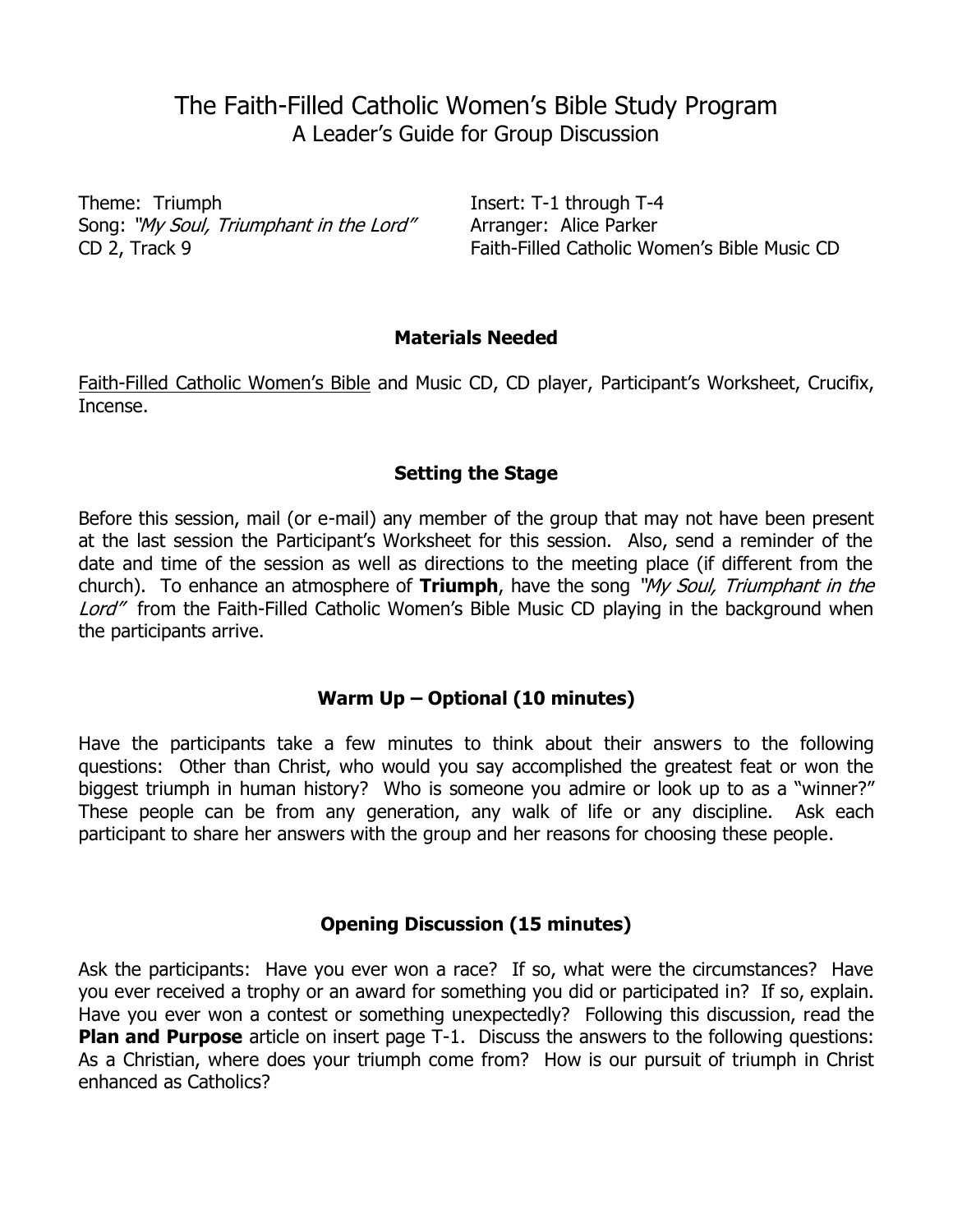## **Spiritual Awakening - Opening Prayer**

Pray together the **Prayer** at the top of insert page T-2.

#### **Spiritual Awakening – Recognizing (5 minutes)**

Ask for volunteers to read aloud each of the Scripture passages in the **Recognizing** section of **Spiritual Awakening** on insert page T-2. Remind the participants that each reader will pause for a few seconds of silence after each passage to allow anyone to offer any spontaneous thought, prayer, praise or thanksgiving that this Scripture might inspire.

## **Spiritual Awakening - Reflecting (15 minutes)**

Read **1 Corinthians 15:50-58 (Page 257 NT)**. Then, ask the participants to share their answers to these questions: Why is this Scripture uplifting? What do you believe heaven is going to be like? If our bodies will be made whole in heaven, what will we look like there? How old will we be? What about our loved ones? Discuss in general the participant's visions of what heaven will be like.

# **Faith in Action - (20 minutes)**

Read the **Faith in Action** article "Little Triumphs" on insert page T-4. Ask the participants to identify what they think are the "little triumphs" in their lives? Then ask them to consider this statement: **"If the final triumph of reaching heaven could be broken down into a series of "little triumphs" that must be gained along your journey of faith, what would some of these be for you?**" Have the group take 5 minutes for each participant to record her thoughts to this question on the back of the Participant's Worksheet. Ask the group to share their answers. Then, ask any participant to share a story from her experience about someone they knew who has used a positive attitude and a strong faith to overcome seemingly insurmountable obstacles in their life.

#### **Group Prayer**

Leader: **Dearest Jesus, with hope in our hearts that we too will triumph over sin and death** through an eternal reward in heaven, we humbly ask You to hear and answer these special prayers, praises and petitions: **enter aloud all individual intentions.** Give us the strength to triumph in faith through a life dedicated to You. Amen.